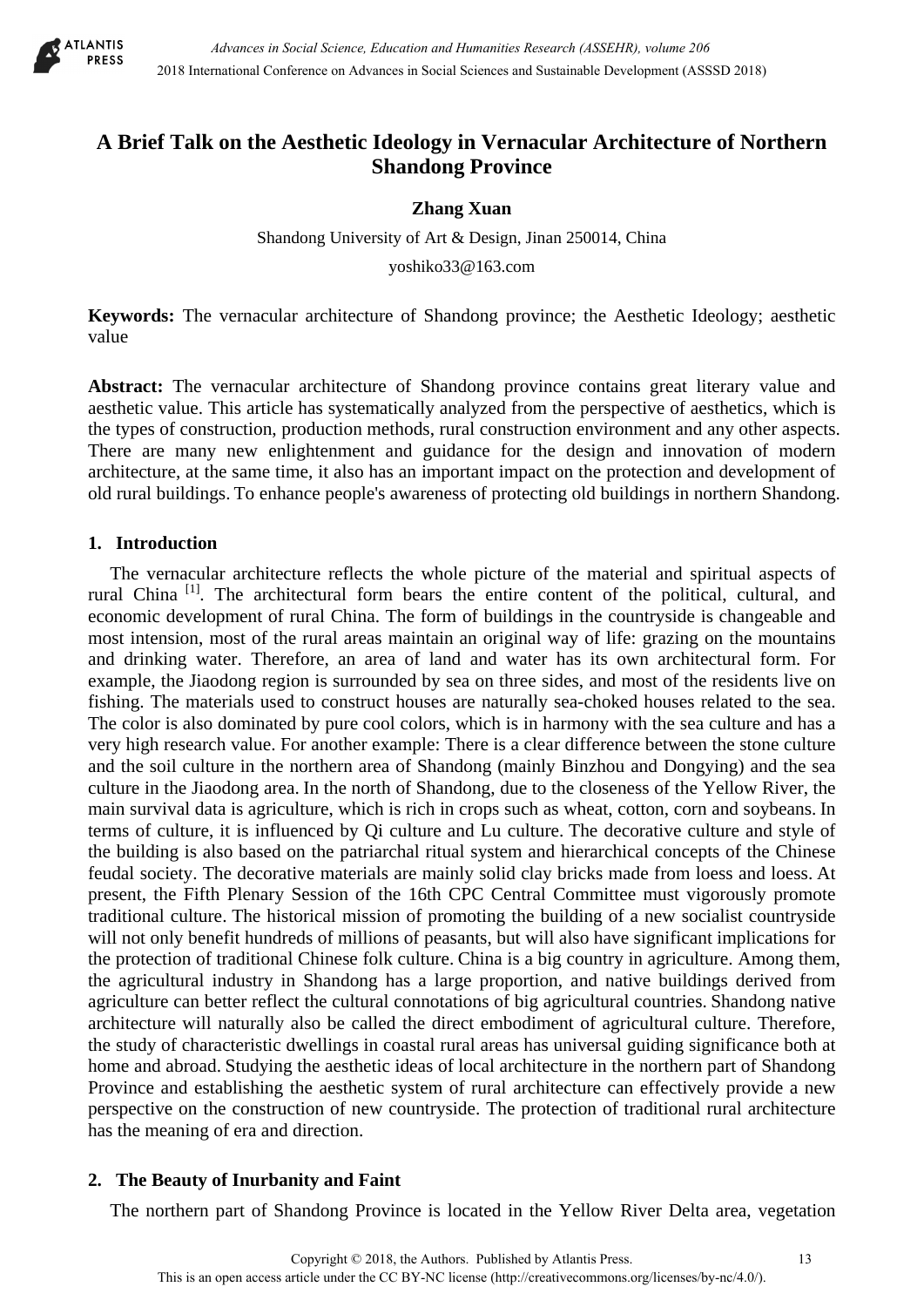

types in broad-leaved forest, shrub and meadow vegetation, salt etc., Most of the building materials are made from local materials, mainly loess. The mixed grass is mixed with water to make grass mud and dried in a fire pit. There are about two or three fire pits in a village, where bricks can be fired and processed into a mud and mortar wall as an essential material for building a house. The construction process of the old house, including the use of materials can not be considered exquisite, the initial measurement because of the reasons for the underdevelopment of technology, but also about the amount of line, not accounting for a cent. The wood used to build the beams will not be as polished, smooth and neat as the machine. Instead, it will retain the original qualities of wood, adding a natural, simple beauty to the building. The roof is sloping so that the rainwater can be discharged into the ground. The top is covered with cement and covered with cement. A large amount of hay is covered. The hay is tied together with a solid hemp rope and covered with mud so as not to cause the wind and rain to fall. The ride on the roof, especially a kind of unarticulated, real essence of beauty. Although the floor of the room is made of yellow earthen mats, it is not necessary to say that the potholes are natural. After a long time, the hard places are raised and stepped on like a large pebble. The carpenter polishes a few pieces of furniture at the village entrance. It does not have to be a noble pear or rosewood. The lush old poplar trees growing in the village are processed by a carpenter's hand and coated with insect-proof paint to make a table and chair bench with a sturdy structure. The cost of the earth embryo house is low, and the production process is relatively simple compared to the production process of the brick house. Adult males who have not learned the knowledge of building a house can quickly build the house within a month or two. The house built in this way, without the slightest refinement, has inadvertently formed the rough beauty most consistent with the surrounding environment and nature.

The so-called beauty is often developed by the practice of life. In a house built under such difficult conditions, our ancestors did not know when the beauty was discovered between these rough ones, and soon they used this to increase the effect of this beauty. This is a reflection and protection of tradition. The texture of the walls and walls of old houses in northern part of Shandong Province is undoubtedly the resonance of people's hearts. Compared with the bright glass of modern architecture, the bright and dazzling tableware that is crushed is as if all things have lost their exquisite light appearance, and it is difficult to open the teeth, pulling out the dark, rough roots. The Westerners wiped out all the bright things and invented electric lights to wipe out all the haze in the room. However, in the general trend, the old house has chosen the direction that accords with its own temperament. The old houses in northern part of Shandong Provinc were covered with thatched grass and the doors and windows built with thick planks and wooden strips filled the room with darkness. Because there is no large use of bricks and cement, in order to prevent rainwater from escaping, there must be a long roof on the roof. This led to a slight bleak lighting in the old house. The Chinese people have always had a preference for things that are stagnant and bleak and that have accumulated a sense of the times. Once we see sparkling things or are exposed to bright light, we will feel uneasy. We hate that kind of light. The ideological culture or education that we Orientals accept from childhood is rigorous and we must be good at hiding and not leaking. We love the attachment of human dirt, soot, sand, wind and dust, and even love can evoke the color and luster of their association. Once we live in such buildings and artifacts, we will feel wonderfully calm and peaceful. For example: Chinese people often love to play jade, experienced jade players are cool and that through the history of sedimentary texture and color with deep, deep and quiet, warm and clean Yingjie. Moreover, once the staff has spent too much time playing, the gloss that appears in the atmosphere of the owner has become very popular. Of course, we also think that bright rooms will make people feel bright and open, and the actions in the room will be more convenient. However, the beauty of this deep feeling is that under the habit of exposure to strong light, we have a temporary escape from the spirit. Beauty does not exist in objects, but in the haze and light and darkness produced by things and things. Modern people decorate their homes and begin to pursue spiritual and spiritual changes with the changes of light and shadows<sup>[2]</sup>. They will deliberately dispose of the window textures, and then use Shochi paper to cover the strong light outside, so that the room will be more and more shrouded at all. Not dazzling soft light. The shaded determine the beam of the molecular content of the building material of the content of the content of the content of the content of the content of the content and the content and the content and the content of the material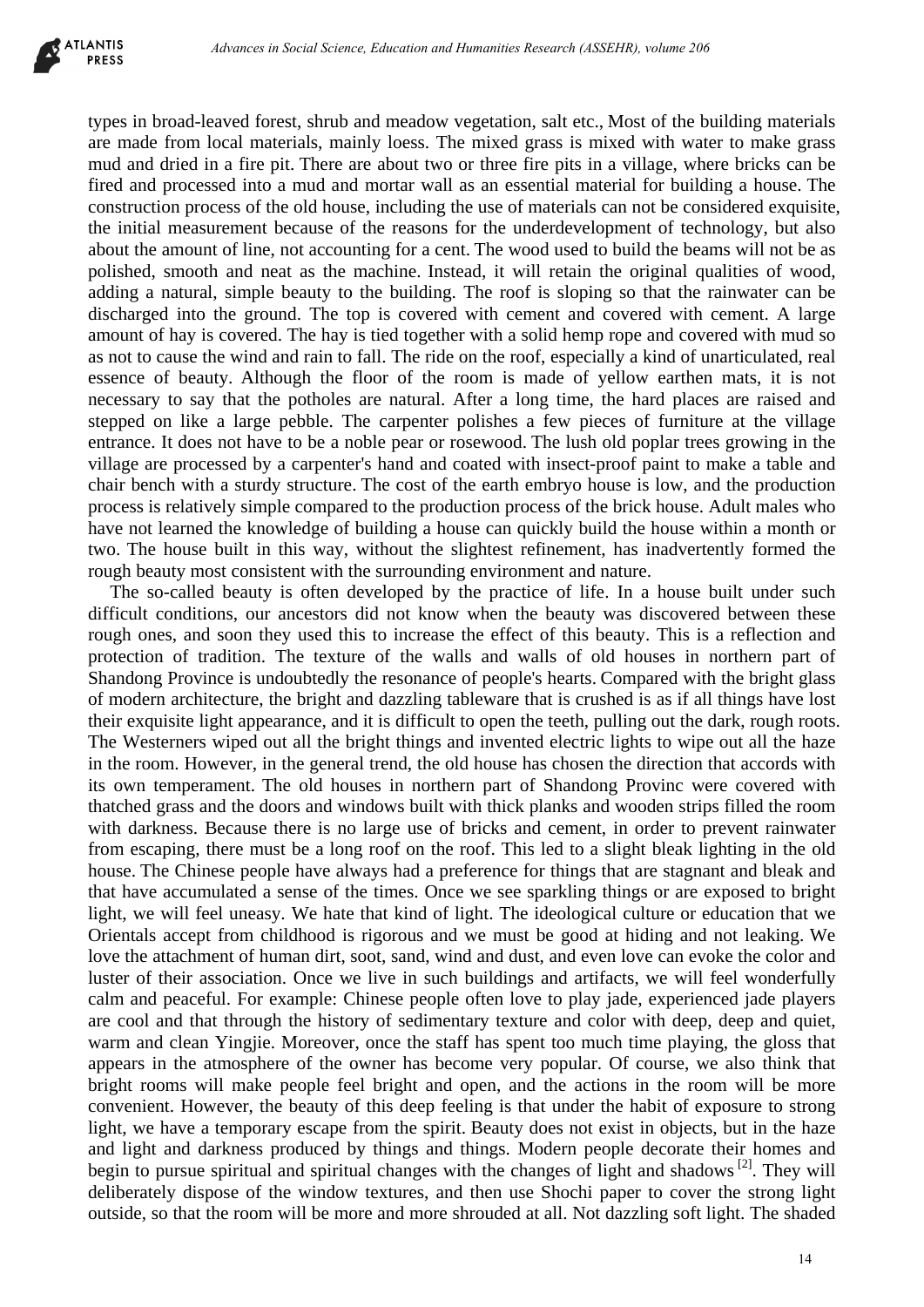

sunlight will bring spiritual enjoyment to people, which is incomparable with the effects of all lights on the modern market.

#### **3. The "Lazy Han Culture" Infiltrated by "Inaction" Thought**

"Inaction"<sup>[3]</sup> laziness is not to say that like a real lazy man, it is a slovenly act, but that the ancestors lived a life of ploughing and cultivating men. The desire to conquer material desires was negative, and the children and grandchildren wandered around the knees. Happy enough. In ancient times, the noble people in the mountains who abandoned the secular world are left alone in huts to meditate. About this kind of old house created another kind of comfortable world for the holy man. Orientals are spiritual and moral. This morality was infiltrated by the thought of "inaction" and became a kind of laziness. The escape from the worldly world is back to nature and self-sufficiency. In an age when technology and information are extremely lacking, farmland is an important lifeline for the survival and development of people in northern part of Shandong Province region. The local culture, customs and taboos are the accumulation of life for hundreds of thousands of years. The people living in the area depend on the farmland and eat on the heavens. They fight with heaven and earth every moment, and the people are active in their survival. However, there is also a negative emotional sustenance in one aspect. The New Year pictures are one of the ways in which every household has to put in the room the emotions with blessings, and it is also the main decoration of the old house. Gates should be posted on the door to represent evil spirits to avoid ghosts, to protect the safety of the family home, good luck and other significance. Directly above the kitchen stove is affixed with a large stove King, a small stove king's New Year paintings to pray for homestead stability, farmland harvest and other significance. This conforms to nature, and it is spiritual and non-practical to replace the idea of protest with "no-action" prayer. In this kind of comfortable environment, I never thought about change, never thought about progress, and was far away from the pressure of the city. This kind of atmosphere seems to be the most appropriate place for people to escape stress. determine in Social Science, Education and Humanities Research (ASSEHR), where 266<br>
18 spiritual enjoyment to people, which is incomparable with the effects of all the<br>
and Culture" Inflittrated by "Inaction" Thought<br>
and

We have never given up on the pursuit of lazyness. Lubei's rural architecture reveals a sense of lightness and inaction. The planning and layout of the village is surrounded by farmland, farmland surrounds the village, and the village of northern part of Shandong Province is a perfect combination of privacy and sociality. Here is the essence of the architecture of the northern villages. The village planning in northern part of Shandong Province is basically the multiple adjoining of houses and the fields behind the houses. The neighborhood is only a few steps away from each other, and the building density is very high. In this quiet, bleak, lonely environment, only thoughts and emotions are active <sup>[4]</sup>. This lazy atmosphere is a source of inspiration for poets and a quiet place to express emotions.

#### **4. The Ultimate Beauty of Clearness and Dryness**

The northern part of Shandong Province village building  $[5]$ , also known as the earth embryo house, was named after its use of local loess and meadow as the main material. The construction process of the earth embryo house is simple. The materials are locally sourced and ecologically friendly. They are mainly distributed in Binzhou, Dongying and Liaocheng cities in the northwest of northern part of Shandong Province and Lu, especially in Binzhou. The meadow is the most common type of vegetation in the area. It is harvested on the meadow and dried. It is smashed with a guillotine blade, and it is put into the loess to form grass. The main function is to use it as a wall construction and roof, and it is bonded to the cement by thickening. The thick roof can be longlasting and resistant to decay, effectively blocking wind and rain. In addition, meadows have a good ventilation and heat preservation effect, so the earth embryo houses built with meadows can be called unique ecological houses in the world.

From the analysis of aesthetics, the landscape color of the old house in Lubei is unique and distinctive, which enables people to feel the impressive regional feeling. The basic colors of house materials are used. The factors such as bricks made of loess, grass mud walls, and wood used for roofs and beams have unique and distinctive color characteristics. The combination of the warm